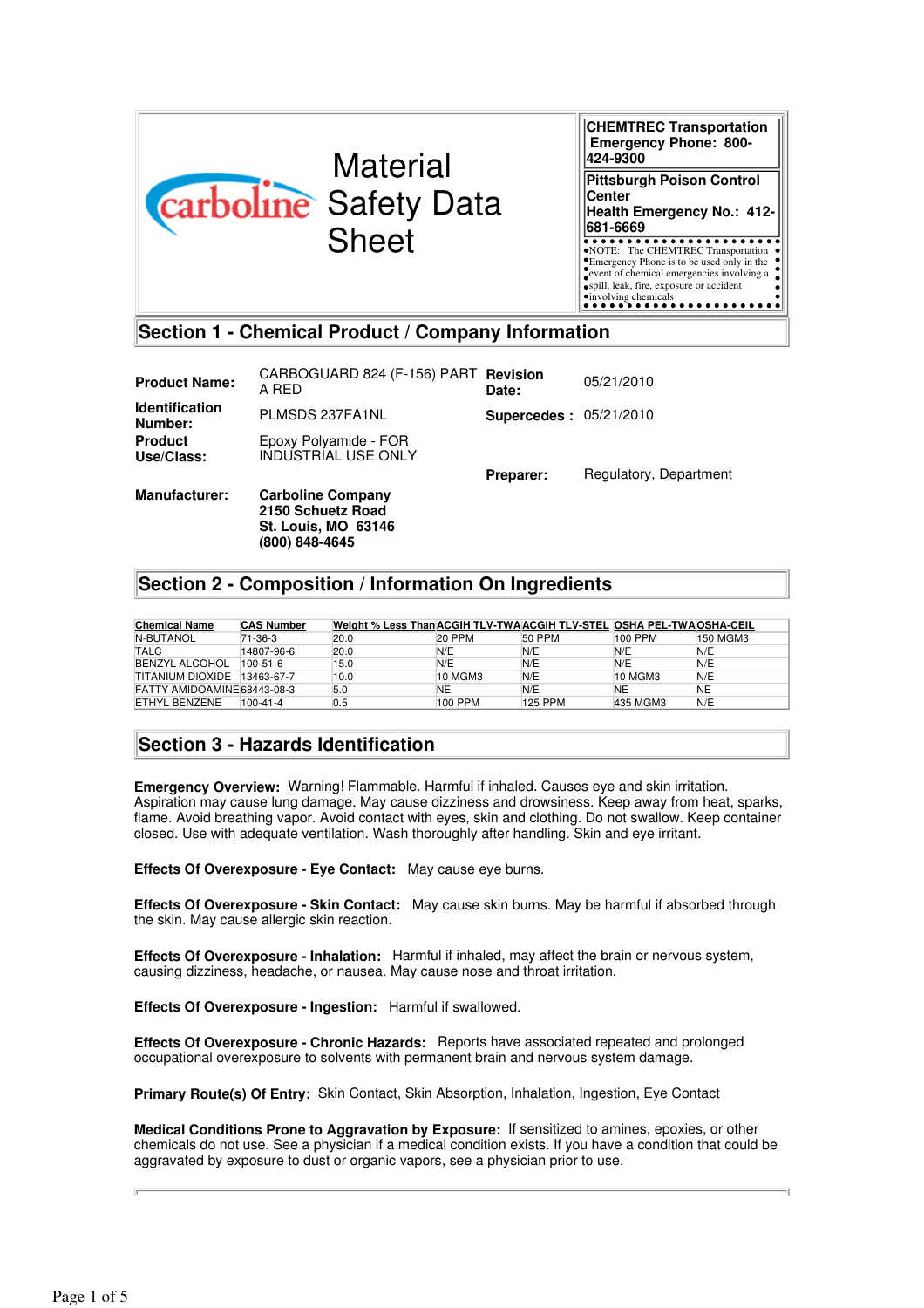# **Section 4 - First Aid Measures**

**First Aid - Eye Contact:** If material gets into eyes, flush with water immediately for 15 minutes. Consult a physician.

**First Aid - Skin Contact:** In case of contact, immediately flush skin with plenty of water while removing contaminated clothing and shoes. Launder clothing before reuse. If rash or irritation develops, consult a physician.

**First Aid - Inhalation:** If inhaled, remove to fresh air. Administer oxygen if necessary. Consult a physician if symptoms persist or exposure was severe.

**First Aid - Ingestion:** If swallowed do not induce vomiting. Seek immediate medical attention.

## **Section 5 - Fire Fighting Measures**

**Flash Point, F:** 96F (35C) **Lower Explosive Limit, %: 1.0**<br>(Setaflash) **Upper Explosive Limit, %: 11. Upper Explosive Limit, %: 11.2** 

**Extinguishing Media:** Carbon Dioxide, Dry Chemical, Foam, Water Fog

**Unusual Fire And Explosion Hazards:** Flammable Liquid. Vapors are heavier than air and will accumulate. Vapors will form explosive concentrations with air. Vapors travel long distances and will flashback. Use mechanical ventilation when necessary to keep percent vapor below the "Lower Explosion Level" (LEL). Eliminate all ignition sources. Keep away from sparks, open flames and heat sources. All electric equipment and installations should be made and grounded in accordance with the National Electrical Code. In areas where explosion hazards exist, workers should be required to use non-ferrous tools and to wear conductive and non-sparking shoes.

**Special Firefighting Procedures:** Flammable. Cool fire-exposed containers using water spray.

# **Section 6 - Accidental Release Measures**

**Steps To Be Taken If Material Is Released Or Spilled:** Eliminate all ignition sources. Handling equipment must be grounded to prevent sparking. Evacuate the area of unprotected personnel. Wear appropriate personal protection clothing and equipment. Follow exposure controls/personal protection guidelines in Section 8. Contain and soak up residual with an aborbent (clay or sand). Take up absorbant material and seal tightly for proper disposal. Dispose of in accordance with local, state and federal regulations. Refer to Section 15 for SARA Title III and CERCLA information.

# **Section 7 - Handling And Storage**

**Handling:** Avoid breathing vapors or spray mist. Do not get in eyes, on skin, or on clothing. Keep container tightly closed when not in use. Wear personal protection equipment. Do not breathe vapors. Wash thoroughly after handling. If pouring or transferring materials, ground all containers and tools. Do not weld, heat, cut or drill on full or empty containers. Use only in accordance with Carboline application instructions, container label and Product Data Sheet.

**Storage:** Keep away from heat, sparks, open flames and oxidizing agents. Keep containers closed. Store in a cool, dry place with adequate ventilation.

# **Section 8 - Exposure Controls / Personal Protection**

**Engineering Controls:** Use explosion-proof ventilation when required to keep below health exposure guidelines and Lower Explosion Limit (LEL).

**Respiratory Protection:** Use only with ventilation to keep levels below exposure guidelines listed in Section 2. User should test and monitor exposure levels to ensure all personnel are below guidelines. If not sure, or not able to monitor, use MSHA/NIOSH approved supplied air respirator. Follow all current OSHA requirements for respirator use. For silica containing coatings in a liquid state, and/or if no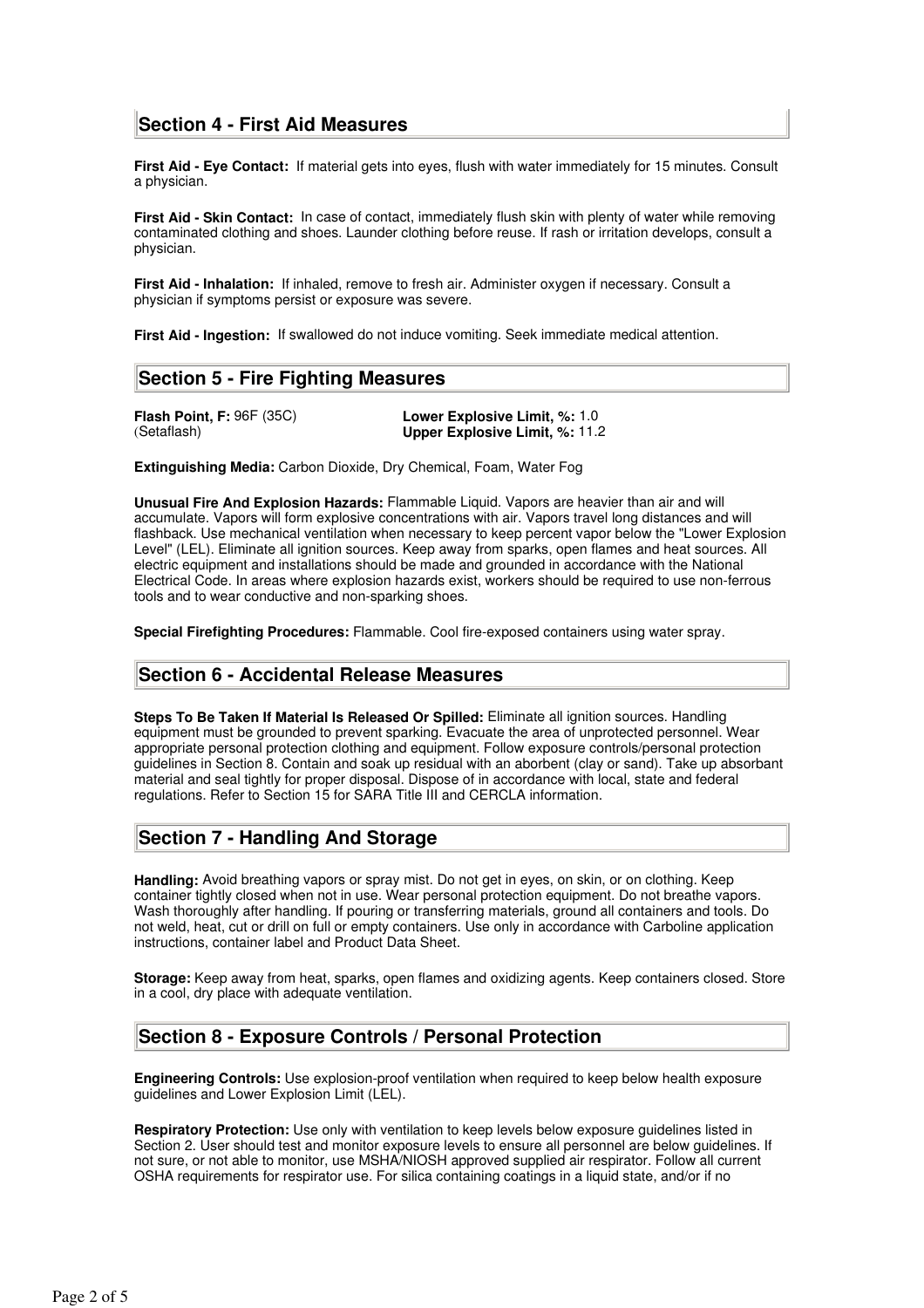exposure limits are established in Section 2 above, supplied air respirators are generally not required.

**Skin Protection:** Recommend impervious gloves and clothing to avoid skin contact. If material penetrates to skin, change gloves and clothing. The use of protective creams may be beneficial to certain individuals. Protective creams should be applied before exposure.

**Eye Protection:** Recommend safety glasses with side shields or chemical goggles to avoid eye contact.

**Other protective equipment:** Eye wash and safety showers should be readily available.

**Hygienic Practices:** Wash with soap and water before eating, drinking, smoking, applying cosmetics, or using toilet facilities. Use of a hand cleaner is recommended. Launder contaminated clothing before reuse. Leather shoes can absorb and allow hazardous materials to pass through. Check shoes carefully after soaking before reuse.

## **Section 9 - Physical And Chemical Properties**

| <b>Boiling Range:</b><br>Odor:<br>Appearance:<br>Solubility in H2O: | 176 F (80 C) - 401 F (205 C)<br>Solvent<br>Viscous Red Liquid<br>N/D | <b>Vapor Density:</b><br><b>Odor Threshold:</b><br><b>Evaporation Rate:</b> | Heavier than Air<br>N/D<br>Slower Than Ether |
|---------------------------------------------------------------------|----------------------------------------------------------------------|-----------------------------------------------------------------------------|----------------------------------------------|
| <b>Freeze Point:</b><br>Vapor Pressure:<br><b>Physical State:</b>   | N/D<br>N/D<br>Liguid                                                 | <b>Specific Gravity:</b><br>PH:                                             | 1.46<br>N/D                                  |

(See section 16 for abbreviation legend)

## **Section 10 - Stability And Reactivity**

**Conditions To Avoid:** Heat, sparks and open flames.

**Incompatibility:** Keep away from strong oxidizing agents, heat and open flames.

**Hazardous Decomposition Products:** Carbon monoxide, nitrogen oxides, and unidentified organic compounds. Consider all smoke and fumes from burning material as very hazardous. Welding, cutting or abrasive grinding can create smoke and fumes. Do not breathe any fumes or smoke from these operations.

**Hazardous Polymerization:** Will not occur under normal conditions.

**Stability:** This product is stable under normal storage conditions.

## **Section 11 - Toxicological Information**

#### **Product LD50:** N/D **Product LC50:** N/D

| <b>Chemical Name</b>    | <b>CAS Number</b> | LD50                 | <b>LC50</b>                  |
|-------------------------|-------------------|----------------------|------------------------------|
| N-BUTANOL               | 71-36-3           | 2500MG/KG RAT, ORAL  | >800PPM/4HRS RAT, INHALATION |
| <b>TALC</b>             | 14807-96-6        | <b>NOT AVAILABLE</b> | NOT AVAILABLE                |
| <b>BENZYL ALCOHOL</b>   | $100 - 51 - 6$    | 1230MG/KG RAT.ORAL   | 1000PPM/8HRS RAT. INHALATION |
| TITANIUM DIOXIDE        | 13463-67-7        | >25 G/KG. ORAL. RAT  | $>6.82$ MG/L 4 HR. RAT       |
| <b>FATTY AMIDOAMINE</b> | 68443-08-3        | NOT AVAILABLE        | NOT AVAILABLE                |
| ETHYL BENZENE           | $100 - 41 - 4$    | 3500 MG/KG RAT.ORAL  | <b>NOT AVAILABLE</b>         |

## **Section 12 - Ecological Information**

**Ecological Information:** No data

## **Section 13 - Disposal Information**

**Disposal Information:** Dispose of in accordance with State, Local, and Federal Environmental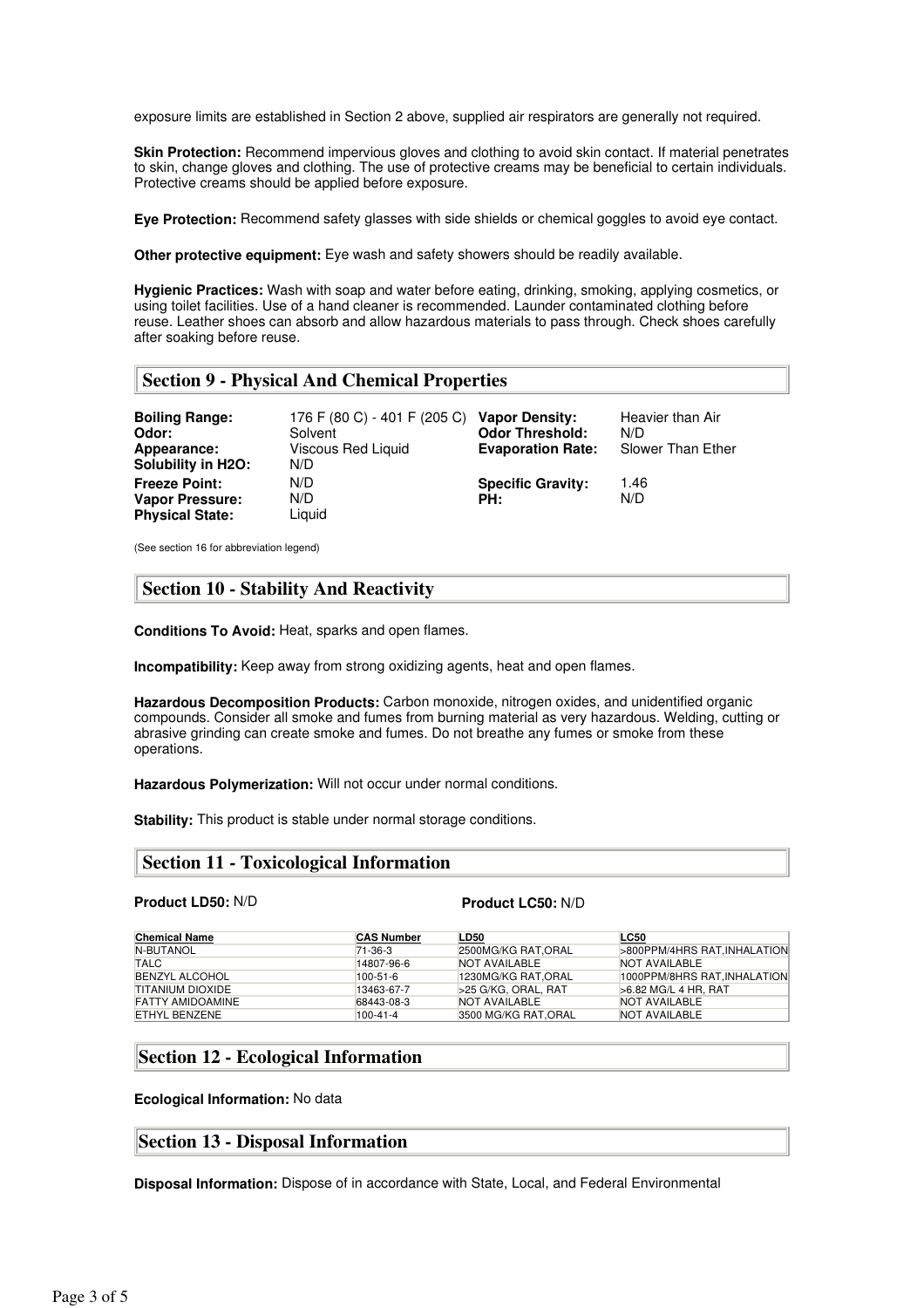regulations. Responsibility for proper waste disposal is with the owner of the waste.

| <b>DOT Proper Shipping</b><br>Name: | Paint   | Packing Group: III          |
|-------------------------------------|---------|-----------------------------|
| <b>DOT Technical Name:</b>          | N/A     | N/A<br>Hazard<br>Subclass:  |
| <b>DOT Hazard Class:</b>            | З       | 128<br>Resp. Guide<br>Page: |
| <b>DOT UN/NA Number:</b>            | UN 1263 |                             |

**Additional Notes:** None.

## **Section 15 - Regulatory Information**

## **CERCLA - SARA HAZARD CATEGORY**

This product has been reviewed according to the EPA Hazard Categories promulgated under Sections 311and 312 of the Superfund Amendment and Reauthorization Act of 1986 (SARA Title III) and is considered, under applicable definitions, to meet the following categories:

IMMEDIATE HEALTH HAZARD, CHRONIC HEALTH HAZARD, FIRE HAZARD

#### **SARA SECTION 313**

This product contains the following substances subject to the reporting requirements of Section 313 of Title III of the Superfund Amendment and Reauthorization Act of 1986 and 40 CFR part 372:

**Chemical Name**<br>
N-BUTANOL<br>
ETHYL BENZENE<br> **CAS Number**<br>
T1-36-3<br>
100-41-4 N-BUTANOL 71-36-3 ETHYL BENZENE 100-41-4

## **TOXIC SUBSTANCES CONTROL ACT**

All components of this product are listed on the TSCA inventory.

This product contains the following chemical substances subject to the reporting requirements of TSCA 12(B) if exported from the United States:

No TSCA 12(B) Substances exist in this product

## **U.S. STATE REGULATIONS AS FOLLOWS:**

## **NEW JERSEY RIGHT-TO-KNOW**

The following materials are non-hazardous, but are among the top five components in this product.

**Chemical Name CAS Number** IRON OXIDE 1332-37-2 POLYAMIDE 68410-23-1

## **PENNSYLVANIA RIGHT-TO-KNOW**

The following non-hazardous ingredients are present in the product at greater than 3%.

**Chemical Name CAS Number** IRON OXIDE 1332-37-2 POLYAMIDE 68410-23-1<br>
YELLOW IRON OXIDE 51274-00-1 YELLOW IRON OXIDE

## **CALIFORNIA PROPOSITION 65**